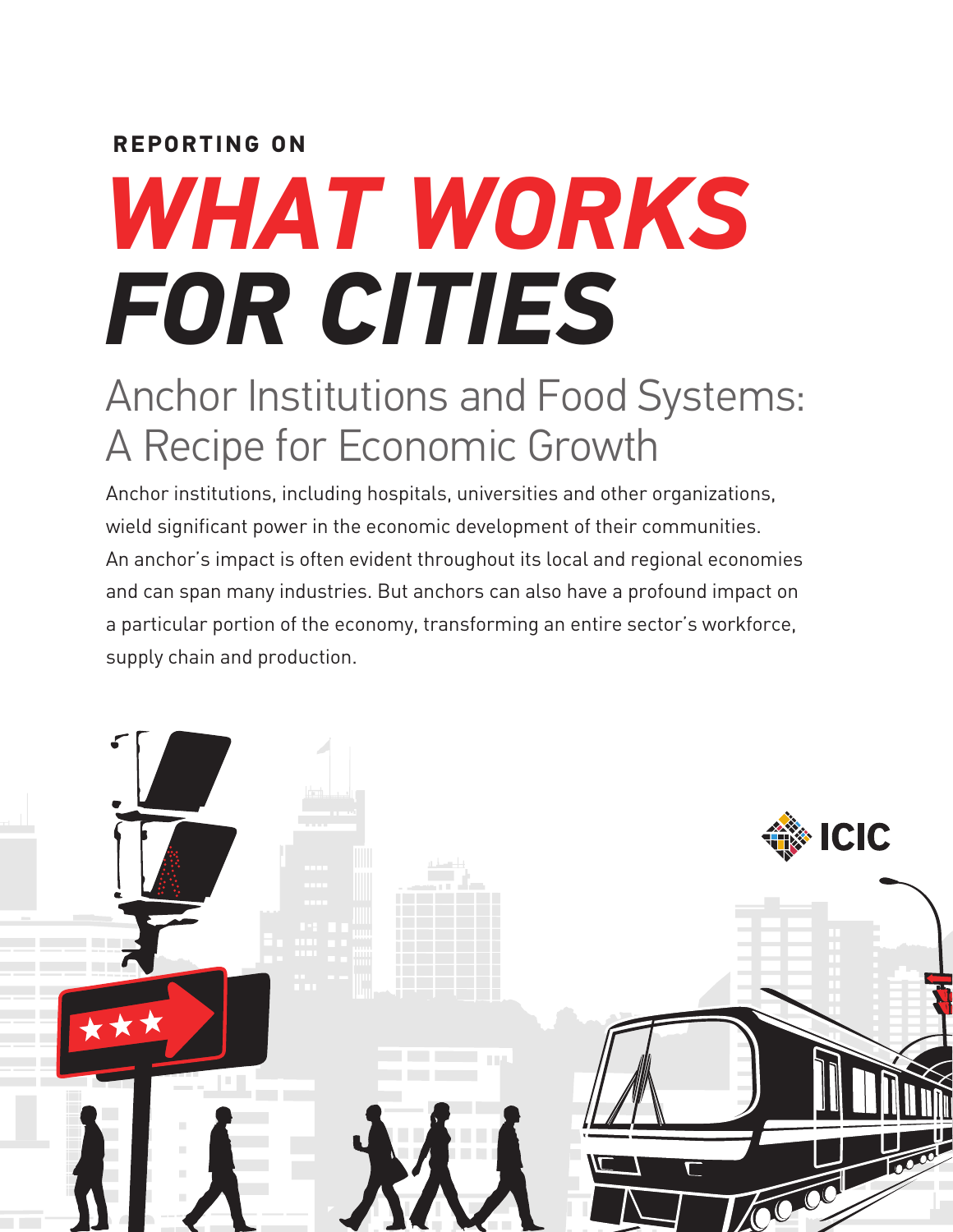#### **ANCHOR INSTITUTION STRATEGIC FRAMEWORK:**



**Direct:** Anchor's own business activities **Leader:** Lead a joint effort with other organizations **Collaborator:** Use resources and influence in collaboration with a broad range of stakeholders to identify and serve anchor and community needs

Anchors that commit themselves to generating shared value within a strategically chosen industry can create compelling gains, both for themselves and for their communities.

In many cases, a city's food cluster—the nexus of industries representing a food system—serves as an ideal candidate for concerted anchor activities. Nationally, food clusters grew by 7% between 2003 and 2010, and are expected to grow another 9% by 2020.1 The jobs within food industries tend to be a good match for inner city workers' skills and education levels, and positions in specialized food manufacturing, alcohol production and wholesale can pay up to \$50,000 to \$70,000 a year.<sup>2</sup>

Anchors already have a large effect on their local food systems through procurement: Hospitals and universities spent an estimated  $$11$  billion on food services in 2010. $3$ In addition, anchors' research expertise and ability to

provide technical assistance and advocacy makes them ideal partners to producers and processors within the food system. Hospitals, in particular, should be natural advocates for sound nutrition and healthy eating, while many public universities already play important roles in creating robust food systems. During the past six years, the number of educational institutions granting culinary degrees has increased by 29%, and the number of graduates has grown by 66%.4

Through its work in Boston, Detroit, Baltimore and Providence, Rhode Island, the Initiative for a Competitive Inner City (ICIC) has gained a unique perspective on the relationship between anchors and food systems, along with a profound appreciation of the ability of the former to catalyze growth in the latter. Here, we present an examination of the potential for anchors to provide leadership in their cities to grow their local food systems and to create value for themselves and their communities.

# **Creating Value through the Food System**

Why should anchors move to aggressively support and grow their cities' food systems? The key lies in anchors' abilities to work with their communities to create shared value, a concept elucidated by Initiative for a Competitive Inner City Co-founder and Harvard Business School Professor Michael E. Porter in a 2011 *Harvard Business Review* article.

Shared value, writes Porter, consists of "policies and operating practices that enhance the competitiveness of a company while simultaneously advancing the economic and social conditions of the communities in which it operates. Shared value is not social responsibility, philanthropy, or even sustainability, but a new way to achieve economic success."

Creating shared value is in the best interests of both anchor institutions and their community partners. Porter continues: "A business needs a successful community, not only to create demand for its products but also to provide critical public assets and a supportive environment. A community needs successful businesses to provide jobs and wealth creation opportunities for its citizens."5

#### $2$  *WHAT WORKS FOR CITIES* AND FOOD SYSTEMS AND FOOD SYSTEMS AND FOOD SYSTEMS AND FOOD SYSTEMS AND FOOD SYSTEMS AND FOOD SYSTEMS AND FOOD SYSTEMS AND FOOD SYSTEMS AND FOOD SYSTEMS AND FOOD SYSTEMS AND FOOD SYSTEMS AND F

<sup>1</sup> ICIC and Karp Resources, *Anchor Institutions and the Food Cluster in Baltimore*, p. 22

<sup>2</sup> ICIC, Karp Resources, and Next Street, *Designing an Inner City Food Cluster Strategy, Fact Base Presentation*, October 2011, p. 73

<sup>3</sup> ICIC and Karp Resources, *Anchor Institutions and the Food Cluster in Baltimore*, p. 15

<sup>4</sup> National Center for Education Statistics

<sup>5</sup> Porter, Michael E., and Mark R. Kramer, "Creating Shared Value," *Harvard Business Review*, January-February 2011, p. 64, 66.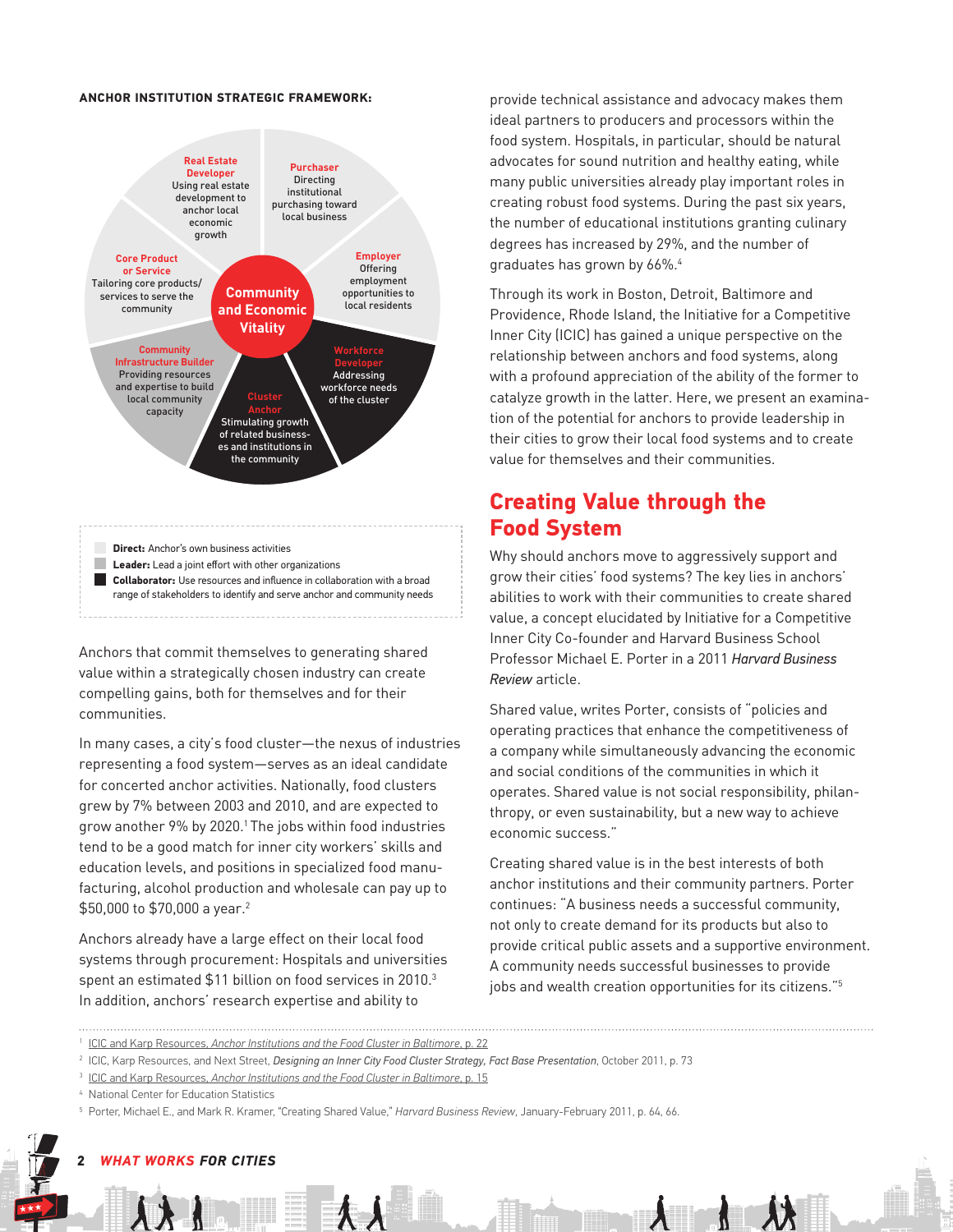## **CONTRACTED VALUE IS NOT SOCIAL** RESPONSIBILITY, PHILANTHROPY, OR EVEN SUSTAINABILITY, BUT A NEW WAY TO ACHIEVE ECONOMIC SUCCESS. 99 MICHAEL E. PORTER, ICIC FOUNDER AND CHAIRMAN

Anchors and their communities can create shared value by acknowledging their inter-dependencies and working to capitalize upon them.

Anchors create shared value through their actions in a number of different roles:

- **Provider of Core Products and Services**
- **Norkforce Developer**
- **Purchaser**
- **Real Estate Developer**
- **Cluster Anchor**

#### **PROVIDER OF CORE PRODUCTS AND SERVICES**

Perhaps the easiest way for anchors to create shared value within the food system is by simply pursuing their missions. Public universities have a long history of food innovation, using their research capabilities to make advances in both production techniques and new foods.

Hospitals have incredible potential to be strong advocates for healthy eating and to promote healthy communities. The Cleveland Clinic, for example, hosts three farmers' markets. The Clinic's Go! Foods For You program helps participants learn to make better food choices by assessing their eating habits, providing recipes and cooking demonstration videos and offering coaching via e-mail. These initiatives are aimed at decreasing obesity rates within the Clinic's communities, leading to better health outcomes for the Clinic's patients.

Culinary institutions have a unique set of opportunities, given their mission to prepare students to become successful in a variety of food-related businesses. Johnson & Wales University, with campuses in Providence, Charlotte, Denver and Miami, and approximately 17,230 students, has become a leader not just in its industry but also in the cities it calls home. As Johnson & Wales students graduate, they go on to contribute tremendous energy and skills to their local food systems.

It is not a coincidence that two of the cities in which Johnson & Wales has been located—Providence and Charleston, S.C. (now consolidated with the Charlotte campus)—have been named among the top five cities for food by national publications. "We are probably the largest supplier in the country of people in the food service and hospitality industry," says Ken Levy, Johnson & Wales' senior vice president for special projects. "And we've had an extraordinary impact on the food scene. Providence became a great place to go eat. It already had a history of low-cost Italian food, and many of our graduates stayed in the area and improved the culinary environment vastly."

Johnson & Wales continues to strengthen its local food system with a number of innovative initiatives. By launching its Food Innovation Nexus, Johnson & Wales is aiming to leverage its research abilities and push its expertise out into the wider food system. The center, opened in January 2014, is a not-for-profit initially funded by the university. Levy says the center will "work with the medical community and the food community to come up with products that meet the needs of both groups." That might mean formulating so-called "functional foods" designed to confer specific health benefits or helping an entrepreneur finetune his or her offerings. The center is located within walking distance of at least three impressive sources of potential talent: Johnson & Wales, University of Rhode Island and Brown University.

#### **WORKFORCE DEVELOPER**

Anchors create shared value as workforce developers when they assume a leadership role in building a pipeline of qualified workers in a given community, industry or both.

Johnson & Wales is crucial to workforce development in the food system because it trains students to be successful in culinary endeavors. In 2012, nearly 2,000 Johnson & Wales students from the Providence campus completed internships in the culinary or hospitality industry.

Anchors with a focus outside the food system can still offer internships in their kitchens and restaurants. Others can help place business, marketing, finance or communications students in internships with area food businesses. The Rhode Island School of Design participates in a partnership with Farm Fresh Rhode Island, the Mathewson Street Church/Heads Up and the Division of Juvenile Correction. These institutions offer a 15-week job readiness program to teenagers from the Division of Juvenile Correction, teaching them the skills necessary to work in a commercial kitchen.

ANCHOR INSTITUTIONS AND FOOD SYSTEMS: A RECIPE FOR ECONOMIC GROWTH **3**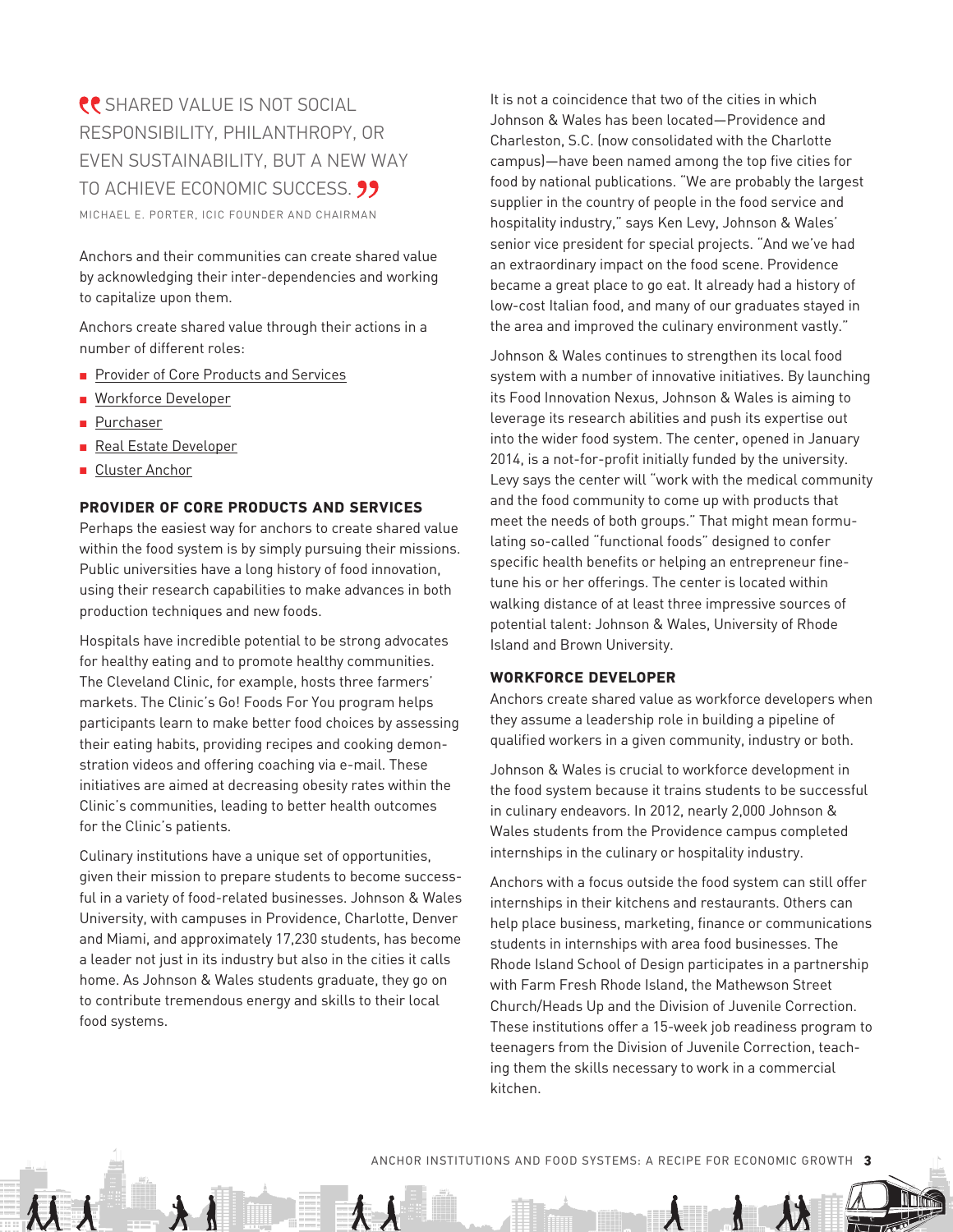#### **PURCHASER**

A large, ongoing, fairly priced contract from an anchor institution—a so-called "good buyer"—provides a dependable source of revenue to a small, growing food business. Just as important, such a contract can serve as an excellent vote of confidence for companies that are seeking financing to support their businesses.

Anchors that actively seek out suitable local vendors can be rewarded with a more competitive pool of suppliers that is better able to meet the anchors' needs. The business community benefits from the creation of local jobs, a healthier business environment and, often, improved neighborhood amenities.

Some anchors, as public institutions, are required to award food and foodservice contracts to the lowest bidders. But laws are slowly changing to allow anchors to incorporate local preferences into their bidding process.

IN BALTIMORE, ACADEMIC ANCHORS COLLECTIVELY SPEND ABOUT \$16 TO \$20 MILLION ANNUALLY ON FOOD PRODUCTS, ACCORDING TO RESEARCH FROM ICIC AND KARP RESOURCES, YET ONLY AN ESTI-MATED 23% OF THAT IS SOURCED LOCALLY.<sup>6</sup>

Johns Hopkins University has pledged that by 2025, at least 35% of its food purchases will be local, sustainable, humane and fair-trade. Already, 80% of the beef served on its campus is locally produced, as are the bread, rolls and most of the salad greens.

To make it easier to discover local producers, the Johns Hopkins Center for a Livable Future has built an interactive Maryland Food System Map. This extremely detailed document shows the location of farms, food processing and slaughterhouse facilities, supermarkets, restaurants and preserved farmland.

Anchors that outsource food purchases and food services can still incorporate a preference for local vendors. Broad-line distributors such as Sysco and US Foods are well aware of their customers' growing preference for locally sourced foods. Because there are only a few of these distributors, and anchors often share one or more as

suppliers, it makes sense for anchors to approach them jointly, leveraging their combined market power. Anchors can work with their distributors to find local producers that would fit into the distributors' supply chains, offer those producers technical assistance and, if necessary, modify their own specifications.

In 2008, Yale University brought its foodservices operation in-house in an effort to improve both sustainability and labor relations. The university spends about \$12 million a year on food, and now devotes about 40% of that to local, sustainable products. The university's food budget hasn't changed since it started running food services itself. That's partly because less food now goes to waste, and the university serves more plant-based foods. Menus are developed from scratch and, despite the volume demands, the school's kitchens do a lot of scratch cooking. The students are happier with the offerings because the food is tastier, according to Rafi Taherian, executive director of Yale Dining. And he adds that the employees are more satisfied because they're making better use of their culinary skills.

Taherian doesn't know if it's possible to source much more of Yale's food locally. He says there is no soy or wheat grown in the area that is local to Yale, and the issue of scale is often a defining one. When Taherian buys beans, he needs to buy 800 pounds at a time, so he can't buy from someone who's picking beans by hand. He needs a supplier with a harvester—by definition, a larger operation. Even with his distributor acting as an aggregator, Taherian says it's become very hard for him to increase the amount he buys from small, local farmers.

#### **REAL ESTATE DEVELOPER**

As real-estate developers, anchors can create shared value by catalyzing real estate development in distressed areas. In return, they're often able to leverage private development money, reduce construction time and provide a safer and more attractive environment for their students, customers, patients and the larger community.7

The University of Pennsylvania's decades-long effort to redevelop its neighborhood is perhaps the best-known of these initiatives. The revitalization of downtown Providence, led by Johnson & Wales, has no doubt played a role in the food-related accolades the city has received.

<sup>6</sup> ICIC and Karp Resources, *Anchor Institutions and the Food Cluster in Baltimore*, p. 6.

<sup>7</sup> ICIC, *Inner City Insights*, "Anchor Institutions and Urban Economic Development: From Community Benefit to Shared Value," volume 1, issue 2, p. 4.

 $4$  *WHAT WORKS FOR CITIES* and for each of the conomic systems and for each of the conomic growth for each of the conomic growth systems and for each of the conomic growth systems and for each of the conomic growth syst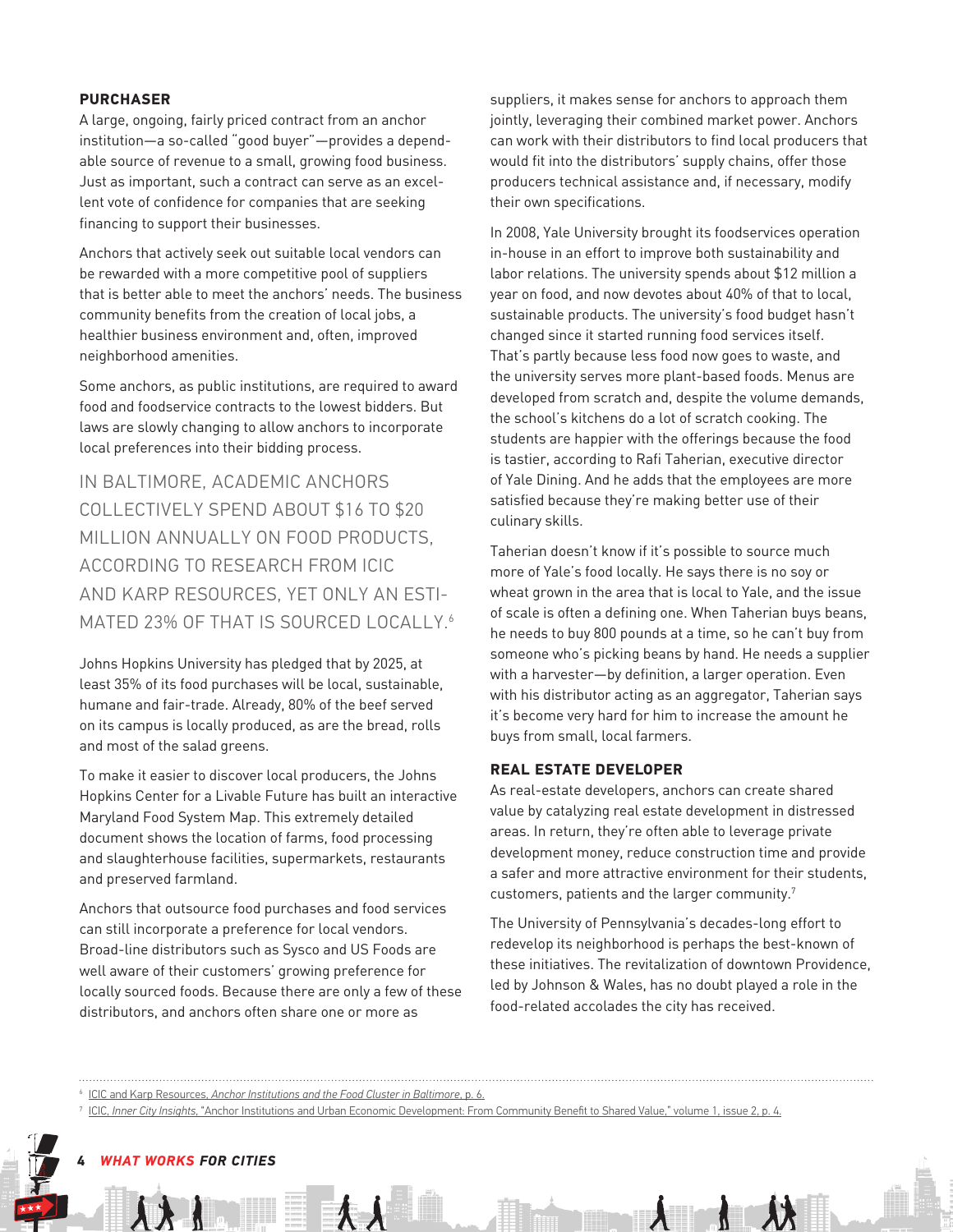# **Defining the Food System**

The food system describes all of the economic activity that must be coordinated to put food on our plates.



In the early 1990s, Johnson & Wales purchased the burned-out Outlet Company building and used the land for its new campus and restored and rehabilitated various other buildings downtown. It created a 2.8-acre urban coastal greenway along the Providence/Cranston coastline and provided the site for the Save the Bay headquarters and education center. In Providence, says Adina Astor, a director at advisory firm Next Street, which is focused on small business and economic development, "Johnson & Wales invested a significant amount in a city that was facing a lot of challenges." And, she says, "That's true in all the cities they've been in. They've been very heavy in their level of investment."

#### **CLUSTER ANCHOR**

Large institutions can act as anchors not just for their neighborhoods but for entire industries. An active anchor, by collaborating with other institutions and private businesses, can attract talent, funding and entrepreneurs, helping to drive innovation and the commercialization of new ideas.

Entrepreneurship centers within universities are a logical place to start. Johnson & Wales's entrepreneurship center has recently started looking anew at how it might lead in the food business space. Centers for entrepreneurship at the Chicago Booth School of Business and Babson College have also taken an active interest in their food systems.

Universities, hospitals and other anchors are also logical choices as conveners within the food system. They already host numerous symposia in areas of academic and economic interest, and these could be expanded strategically to include food systems. When Allan Tear, a Rhode Island Innovation fellow, set out to determine if the city of Providence had the resources and assets to become a national leader in food innovation, he discovered that the leaders of the city's 20 most prominent food startups didn't even know each other. He set out to change that, but this is a role that could be fulfilled by motivated anchors. Anchors should be active in bringing participants in the food system together and helping to facilitate relationships among them.

ANCHOR INSTITUTIONS AND FOOD SYSTEMS: A RECIPE FOR ECONOMIC GROWTH **5**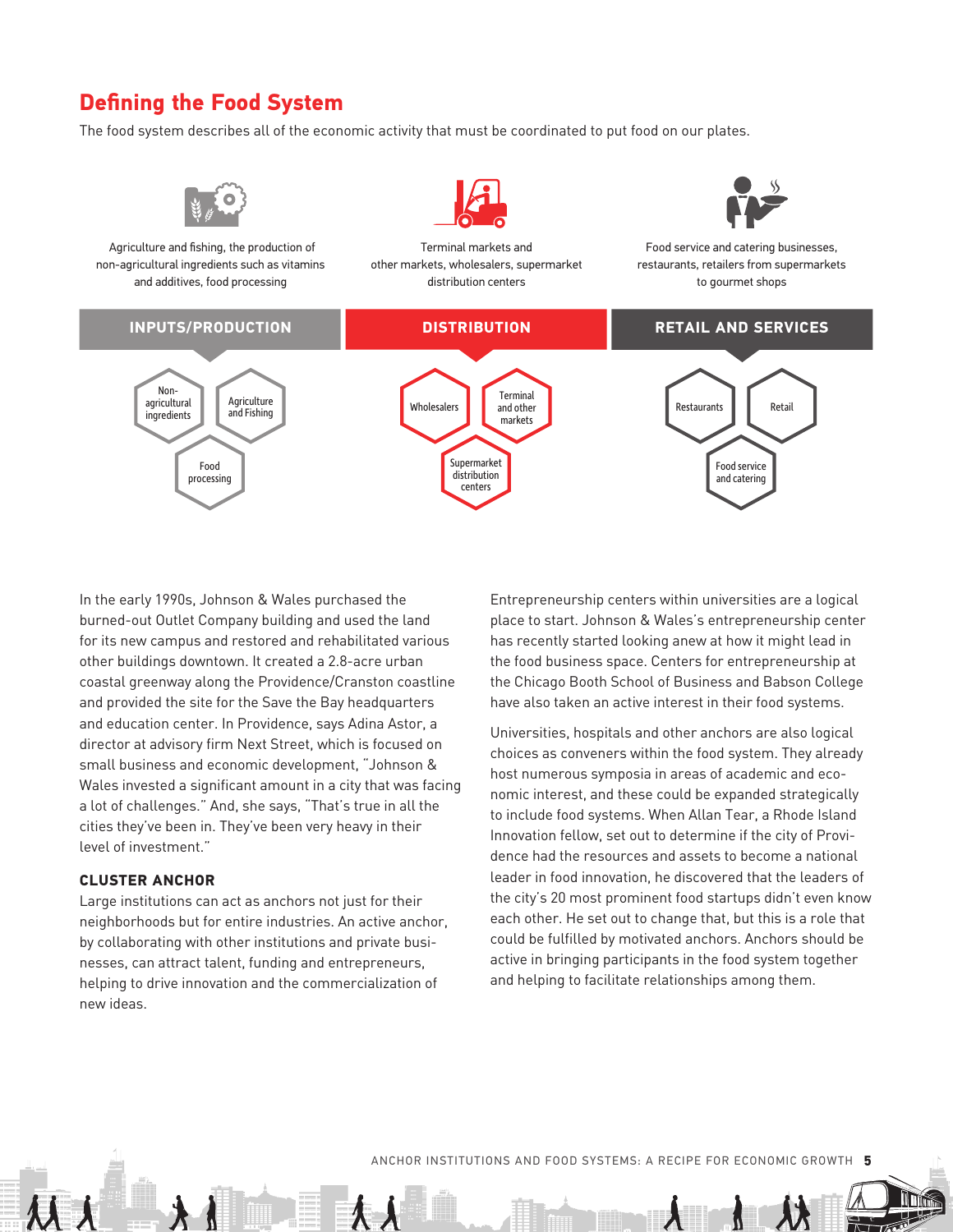### **Conclusion**

All anchors have the potential to catalyze growth and innovation within their local food systems and, at the same time, increase local economic growth. As a training ground for culinary professionals, Johnson & Wales has been particularly influential in this respect, participating not only in the physical redevelopment of its city but in redefining the boundaries and functionality of the food system in Providence.

Yet all anchors—even those without a food-related mission—play important roles within their cities' food systems.

FOR ANCHORS, THE NEXT STEP IS TO TRANSFORM THEIR ACTIVITIES INTO STRATEGIC INITIATIVES THAT WILL HAVE MEASURABLE PAYOFFS FOR THEIR INSTITUTIONS, THEIR CUSTOMERS AND THEIR COMMUNITIES.

By taking food services in-house and reconsidering the capabilities of local producers, Yale University has created significant shared value. It has created important business opportunities for new vendors, is serving healthier, sustainably produced meals and is providing better career opportunities for its own food services staff.

Anchors that focus on expanding their local food systems will be encouraging a more vibrant business community, discovering new and more suitable vendors and improving their prospects for innovation. Together with their neighbors, anchors will be building stronger communities and providing job opportunities, career ladders and inspiration for individuals who need them the most.

APRIL 2014

#### **ABOUT ICIC**

ICIC is a national, not-for-profit organization founded in 1994 by Harvard Business School professor Michael E. Porter. ICIC's mission is to promote economic prosperity in America's inner cities through private sector engagement that leads to jobs, income and wealth creation for local residents.

ICIC and Next Street partner through a unique strategic alliance to deliver the knowledge and the know-how to achieve sustainable economic and job growth. ICIC's one-of-a-kind research and industry cluster analysis inform long-term strategies that make the most of local assets. Next Street provides the hands-on advice and access to financing that cities and institutions need to expand and create jobs. Together, ICIC and Next Street have advised some of the country's leading anchors on how to spark local economic development and create jobs, while improving their supply chains, identifying budget savings, and creating a better community for their employees.

#### **ACKNOWLEDGEMENTS**

*ICIC would like to thank the following people for their contributions to this report: Kim Zeuli and Brian Hull, ICIC; Kimberly Weisul, One Thing New; Adina Astor, Next Street; Kenneth Levy and Miriam Weinstein, Johnson & Wales University; Rafi Taherian, Yale University Dining; and Allan Tear, Betaspring.*